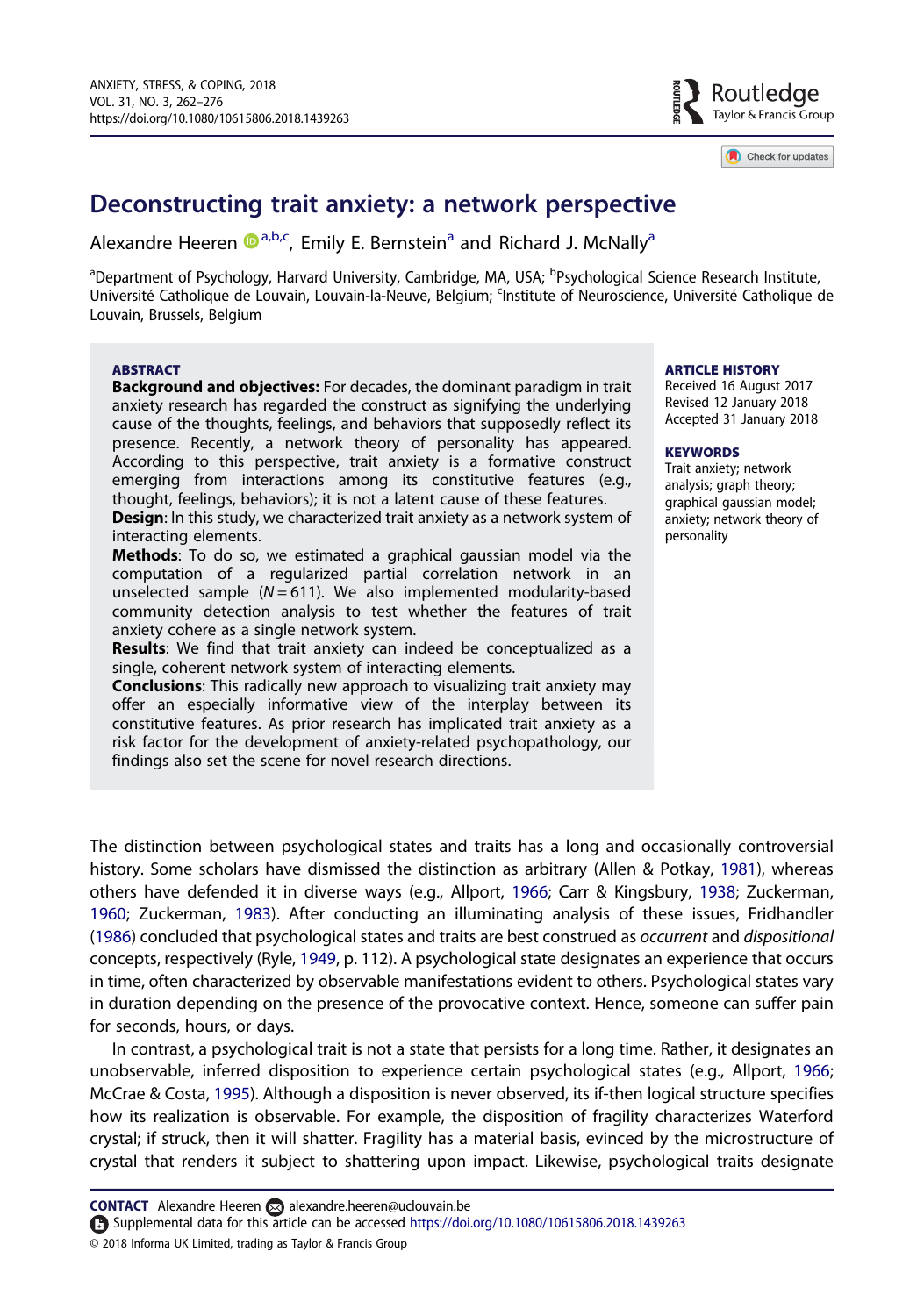<span id="page-1-0"></span>propensities to experience certain psychological states under certain circumstances, and these propensities are presumably instantiated in neural tissue (e.g., Bishop & Forster, [2013](#page-11-0); Mikheenko et al., [2015](#page-13-0)).

The distinction between state and trait anxiety is critical to anxiety research (e.g., Eysenck, [1983](#page-12-0); Spielberger, Gorsuch, Vagg, & Jacobs, [1983](#page-14-0)). State anxiety denotes an emotional episode provoked by the anticipation of threat, whereas trait anxiety denotes the disposition to experience heightened state anxiety in response to threat. Accordingly, among people who encounter similar levels of threat in their lives, those high on trait anxiety are more likely to experience more frequent, intense, and prolonged episodes of state anxiety than are those low on trait anxiety. Yet in the absence of threat, individuals differing in their degree of trait anxiety should not differ in their levels of state anxiety. That is, to say that someone has high trait anxiety does not necessarily mean that they are continually experiencing episodes of state anxiety.

Spielberger et al.'s ([1983](#page-14-0)) State-Trait Anxiety Inventory (STAI) is the most common instrument for measuring anxiety in its occurrent and dispositional forms. The state form (STAI-S) comprises 20 questions, such as "I am tense" and "I feel upset," answered on a 4-point scale ranging from 1 ("not at all") to 4 ("very much so"). Some items (e.g., "I feel satisfied") are reversed scored, and the questionnaire score is the sum of the 20 items. Respondents are told to respond in reference to how they are feeling at the moment. The trait form (STAI-T) comprises 20 questions, such as "I feel nervous and tense" and "I feel inadequate," answered on a scale ranging from 1 ("almost never") to 4 ("almost always"). Some items (e.g., "I am happy") are reverse scored, and the questionnaire score is the sum of the 20 items. Respondents are told to respond in reference to how they generally feel.

Spielberger et al. [\(1983,](#page-14-0) p. 1) discussed the concepts of state and trait anxiety in a manner consistent with Ryle's occurrent versus dispositional distinction, likening state and trait anxiety to kinetic and potential energy, respectively. However, they measure trait anxiety via a self-reported, ordinal measure of frequency of dispositional realization. Hence, in response to the item "I worry too much about something that doesn't really matter," individuals indicate 1 ("almost never"), 2 ("sometimes"), 3 ("often"), or 4 ("almost always"). They justify treating frequency of occurrence of state anxiety as a measure of the disposition of trait anxiety by reasoning that people high on trait anxiety are likely to interpret a wider range of situations as threatening than are those low on trait anxiety. Accordingly, the opportunities for realization of the disposition of trait anxiety will be especially frequent among those high on this trait.

As true of many constructs in personality psychology, trait anxiety is conceptualized as a dimension along which people vary. Hence, different levels of trait anxiety can be invoked to explain why people differ in the frequency, intensity, and duration of episodes of state anxiety. Additionally, Allport [\(1966](#page-11-0)) argued that a trait can also be viewed as a property within the person possessing causal powers to generate thoughts, emotions, and behaviors. Thus, one can also invoke trait anxiety to explain intraindividual consistency in the frequency, intensity, and duration of state anxiety episodes, whereas intraindividual variability must be attributable to other, situational variables. In this way, trait anxiety is similar to neuroticism, one of the Big Five personality dimensions deemed universal by many theorists (e.g., McCrae, Terracciano, & Members of the Personality Profiles of Cultures Project [2005\)](#page-13-0). This view holds that constructs, such as neuroticism and trait anxiety, function as latent dimensional variables that act as the common cause of the emergence and covariance of their observable manifestations (e.g., nervousness, feeling inadequate; McCrae & Costa, [1995](#page-13-0)). As Borsboom and colleagues observed (e.g., Borsboom, [2008;](#page-11-0) Borsboom & Cramer, [2013](#page-11-0); Schmittmann et al., [2013](#page-14-0)), this constitutes a *reflective model* of the relation between a latent dimension and its indicators (Bollen & Lennox, [1991;](#page-11-0) Edwards & Bagozzi, [2000\)](#page-12-0) such that trait anxiety presumably causes episodes of state anxiety. Alternatively, a *formative model* conceptualizes a trait as a convenient term that merely summarizes indicators just as income, occupational status, and educational level constitute the measures that form the construct of socioeconomic status (SES); SES is not the cause of its indicators.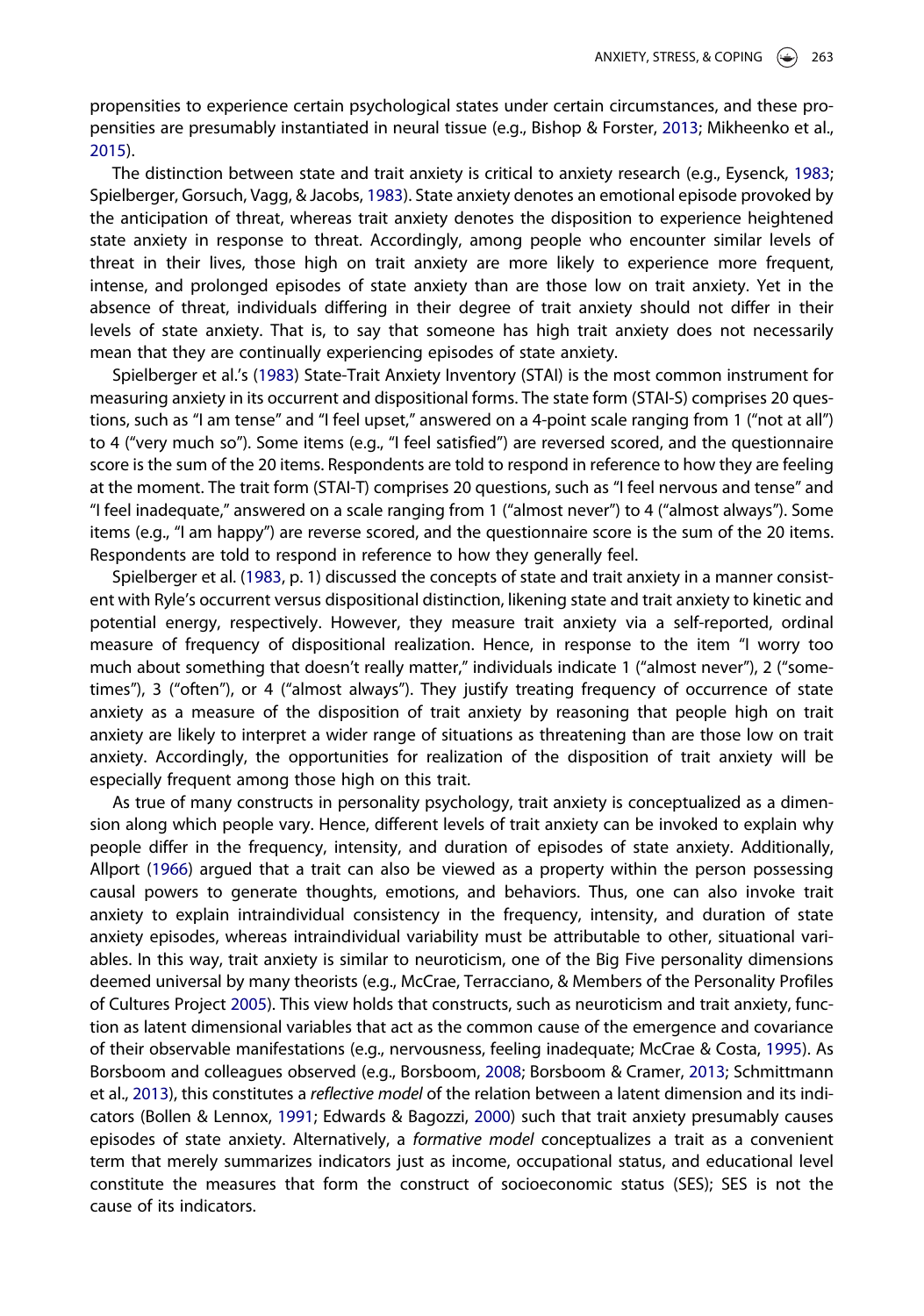<span id="page-2-0"></span>264  $\bigodot$  A. HEEREN ET AL.

As an alternative to the latent dimensional perspective, Cramer et al. [\(2012a](#page-12-0)) advanced a network theory of personality. In their perspective, rather than regarding, say, neuroticism as the underlying, latent cause of the thoughts, feelings, and behaviors that supposedly reflect its presence, they attributed the emergence and covariance of its elements to direct interactions among them. That is, the trait of neuroticism is the emergent consequence of the interactions among its constitutive elements (Schmittmann et al., [2013\)](#page-14-0). Similarly here, the relation of the constitutive elements of trait anxiety to trait anxiety per se is not one of cause and effect; it is mereological – part(s) to whole (Borsboom, [2008](#page-11-0)).

Interestingly, clinical psychologists know from experience that the different features of trait anxiety, as denoted in the STAI-T, interact with one another (e.g., the frequency of experiencing disturbing thoughts increases the frequency of feeling tense; the frequency of feeling like a failure increases the frequency of self-deprecation). Consistent with such intuitive observations, reconsidering trait anxiety from a network perspective can quantify and clarify how these features interact, causing and maintaining each other. Hence, rather than forbidding such interactions, as the latent variable perspective does (when statistically modeling the relationship between a hypothesized latent variable and a set of indicators, it is mathematically assumed that the observable indicators cannot be directly related—a phenomenon called the assumption of local/conditional independence; for further discussion and mathematical details, see Borsboom, [2008;](#page-11-0) Holland & Rosen, [1986](#page-13-0); Junker & Sijtsma, [2001\)](#page-13-0), the network approach embraces the notion that each feature may possess independent causal powers that influence other features (Borsboom & Cramer, [2013;](#page-11-0) Cramer, Waldorp, van der Maas, & Borsboom, [2010\)](#page-12-0). Moreover, this point is of critical importance as features of trait anxiety may organize differently in people with the same "score" on the STAI-T scale.

Although the perspective of a network theory of personality, as advanced by Cramer et al. ([2012a\)](#page-12-0), has been applied to different personality dispositions (e.g., Costantini & Perugini, [2016](#page-12-0); Watters, Taylor, Quilty, & Bagby, [2016](#page-14-0)) and mental disorders (for a comprehensive review, see Fried et al., [2017](#page-13-0)), whether the constitutive features of trait anxiety can also be conceptualized as intertwined nodes embedded within a network system of interacting elements remains unexplored. In the study reported here, we conducted network analyses of the items comprising Spielberger et al.'s ([1983](#page-14-0)) trait anxiety scale. The networks comprised nodes (i.e., items from the STAI-T) and edges (i.e., associations between pairs of items; for a recent tutorial on network methodology, see Epskamp, Borsboom, & Fried, [2017\)](#page-12-0).

We had several aims. First, we endeavored to elucidate the relations between pairs of elements to disclose the connections among features constitutive of trait anxiety. Second, we computed centrality metrics to determine the most influential elements in the networks. Third, an important property of a complex network system is community structure. A community is a group of nodes, which are highly interconnected, but only sparsely connected to other groups of nodes (Fortunato, [2010](#page-12-0); Newman, [2006](#page-13-0)). To test whether the features of trait anxiety cohere as a single large network system or constitute distinct communities of nodes, we conducted modularity-based community detection procedures.

## Method

## **Participants**

The de-identified archival data came from adults who had enrolled in a research program about social self-beliefs (Heeren, Wong, Ceschi, Moulds, & Philippot, [2014](#page-13-0)). The sample consisted of 611 Frenchspeaking individuals (410 women, 67.1%) from the general community. Within the sample, 57.4% (n  $=$  351) were from Switzerland, 17.5% (n = 107) from France, 13.3% (n = 81) from Belgium, 11.1% (n = 68) from French-speaking African countries, and .7% ( $n = 4$ ) from Canada (i.e., Quebec). Their ages ranged from 18 to 74 years ( $M = 31.16$ ,  $SD = 12.18$ ) and their education completed after primary school from 0 to 12 years ( $M = 9.36$ ,  $SD = 1.57$ ). The initial study was approved by the local ethical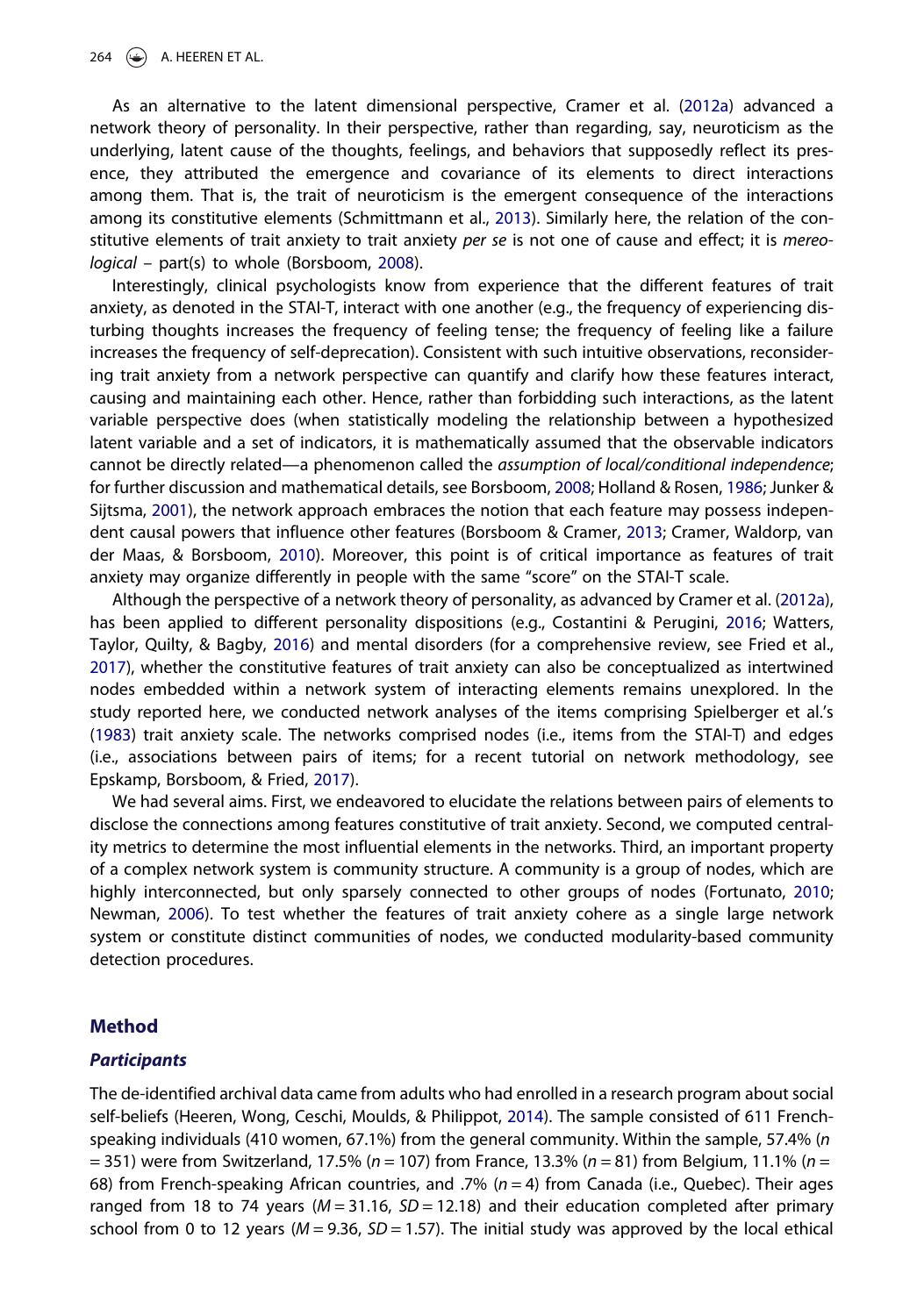<span id="page-3-0"></span>committee of and conducted according to the Declaration of Helsinki. Informed consent was obtained from all participants in the study.

#### **Measures**

#### Trait anxiety

The STAI-T (Form Y; Spielberger et al., [1983\)](#page-14-0) is a 20-item scale that measures trait anxiety. We relied on Spielberger et al.'s [\(1983](#page-14-0)) measure because it is the most common instrument for measuring trait anxiety (e.g., Bados, Gomez-Benito, & Balaguer, [2010;](#page-11-0) Balsamo et al., [2013;](#page-11-0) Bishop & Forster, [2013\)](#page-11-0). Participants rate each of the items on a 4-point Likert-type scale, (1, Almost Never; 2, Sometimes; 3, Often; 4, Almost Always). We used the validated French version of this scale (Bruchon-Schweitzer & Paulhan, [1993](#page-12-0)). Items denoting the absence of anxiety (e.g. I feel rested) were reverse scored. As a result, higher scores on any item correspond to more severe anxiety. The internal reliability of the STAI-T was high in the current sample, with a Cronbach's alpha of .87. Total scores ranged from 26 to 68 ( $M = 45.03$ ,  $SD = 7.98$ ).

#### Data analytic plan

## Network estimation and visualization

We used the R package *qgraph* to compute and visualize the network (Epskamp, Cramer, Waldorp, Schmittmann, & Borsboom, [2012\)](#page-12-0). Node placement was determined by Fruchterman and Reingold's ([1991](#page-13-0)) algorithm; nodes that are nearer to the center of the graph have the strongest connections to other nodes.

We estimated a network via a Graphical Gaussian Model whereby edges signify conditional independence relationships among the nodes (i.e., partial correlations between pairs of nodes controlling for the influence of all other nodes; e.g., Epskamp, Borsboom, et al., [2017](#page-12-0)). A thicker edge denotes a larger association. Green lines represent positive partial correlations, whereas red lines represent negative partial correlations.

Because networks involving the estimation of many parameters are likely to produce some falsepositive edges, we regularized our model by running the graphical LASSO (Least Absolute Shrinkage and Selection Operator; Friedman, Hastie, & Tibshirani, [2008](#page-13-0)). The aims of this regularization procedure are twofold. First, it computes (regularized) partial correlations between pairs of symptoms, thereby eliminating spurious associations (edges) attributable to the influence of other symptoms in the network. Second, it shrinks trivially small associations to zero, removing them from the graph as potentially "false positive" edges, and thereby returning a sparse graph comprising only the strongest edges. We used *qgraph* (Epskamp et al., [2012\)](#page-12-0) that automatically implements the graphical LASSO regularization in combination with extended Bayesian Information Criterion (EBIC) model selection (Foygel & Drton, [2011\)](#page-12-0). This selection method includes a two-step procedure. First, 100 different network models with different degrees of sparsity are estimated. Second, the model with the lowest EBIC is selected, given a certain value on the hyperparameter gamma (γ), which controls the trade-off between including false-positive edges and removing true edges. The hyperparameter γ is usually set between zero and 0.5 (Epskamp, Borsboom, et al., [2017](#page-12-0)). The closer one chooses a value of γ near 0.5, the more the EBIC will favor a simpler model containing fewer edges, whereas the closer one chooses a value of γ near zero, the more the EBIC will favor a model with more edges. Following previous studies (e.g., Beard et al., [2016](#page-11-0); Bernstein, Heeren, & McNally, [2017;](#page-11-0) McNally, Heeren, & Robinaugh, [2017](#page-13-0)), we opted to set  $\gamma$  to 0.5 to be confident that our edges are truly authentic (Epskamp, Borsboom, et al., [2017\)](#page-12-0).

To estimate the accuracy of the edge weights, we used a non-parametric bootstrap approach to calculate 95% confidence intervals (CIs) for the edges by sampling the data with 1,000 replacements, calculating edges to create a distribution of the edges weights (i.e., regularized partial correlation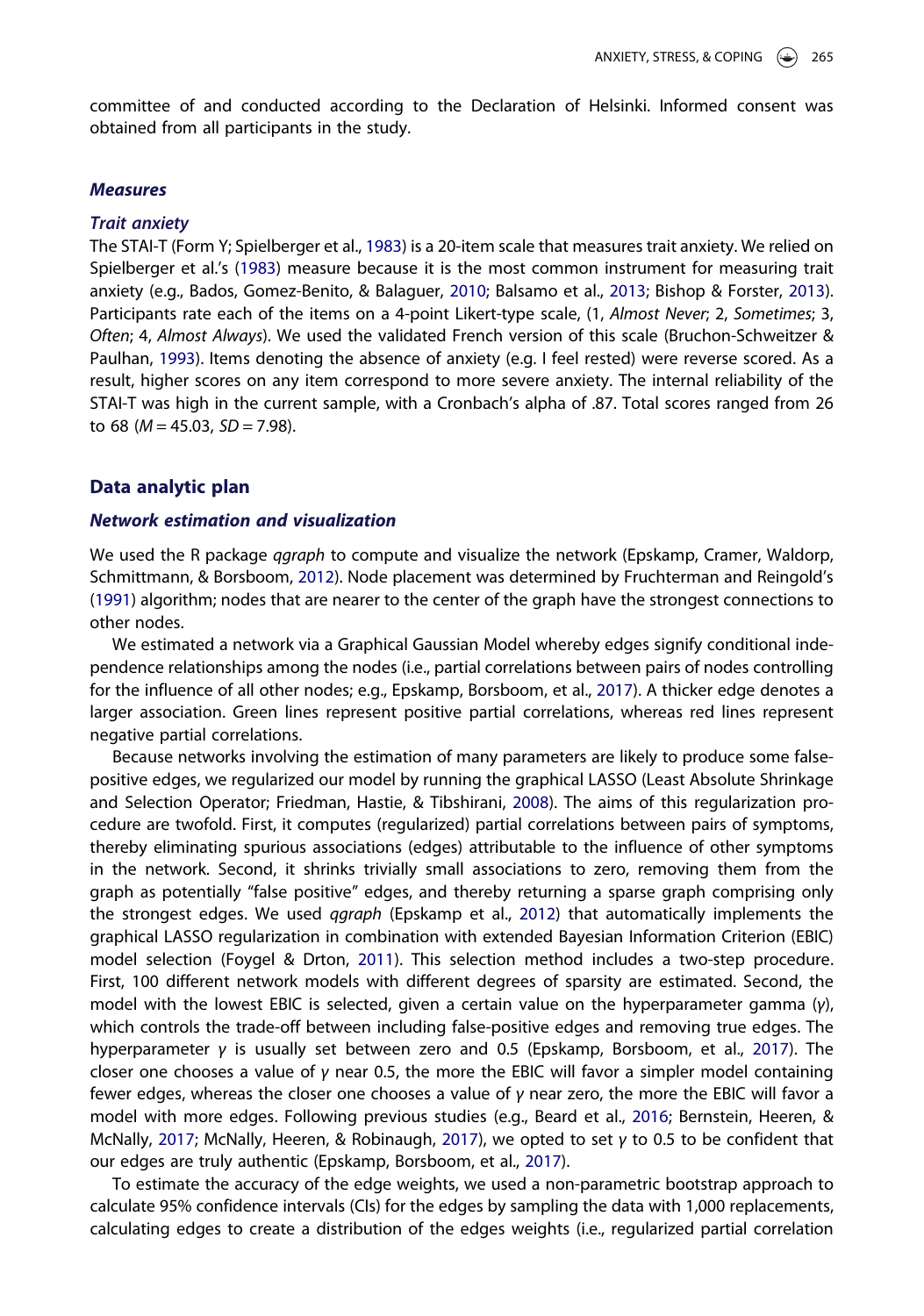<span id="page-4-0"></span>coefficients between symptom pairs) values. This displays the sampling variation. We accomplished this via the R package bootnet (Epskamp, Borsboom, et al., [2017\)](#page-12-0).

#### Node importance

To quantify the importance of each node in the graphical LASSO network, we computed centrality indices (Freeman, [1978/1979](#page-12-0); Opsahl, Agneessens, & Skvoretz, [2010](#page-14-0)). The betweenness centrality of a node equals the number of times that it lies on the shortest path length between any pair of other nodes. Closeness centrality indicates the average distance of a node from all other nodes in the network, and is computed as the inverse of the weighted sum of shortest path lengths to a given node from all other nodes in the network. Node *strength* is the sum of the weights of the edges attached to that node. Each index was calculated with the R package *ggraph* (Epskamp et al., [2012\)](#page-12-0). Higher values reflect greater centrality in the network. We created centrality plots that depict these values as z-scores for ease of interpretation.

We then evaluated the stability of the centrality metrics by implementing a subset bootstrap procedure (Costenbader & Valente, [2003\)](#page-12-0). To do so, we repeatedly correlated centrality metrics of the original dataset with centrality metrics calculated from a subsample of participants missing via person-dropping bootstraps as implemented in the R package bootnet (Epskamp, Borsboom, et al., [2017](#page-12-0)). If correlation values decline substantially as participants are removed, then this centrality index would be considered less stable. We set the bootstraps to 1000. We calculated the centrality stability correlation coefficient (CS-coefficient) to quantify the effects of this person-dropping procedure. The CS-coefficient represents the maximum proportion of participants that can be dropped while maintaining 95% probability that the correlation between centrality metrics from the full data set and the subset data are at least .70. Based on a simulation study (Epskamp, Borsboom, et al., [2017](#page-12-0)), a minimum CS-coefficient of .25 is recommended for interpreting centrality indices.

#### Modularity-based community detection

We examined whether the nodes cohere as a single system of mutually interacting element or as multiple interacting subnetworks ("communities"). Following previous studies (e.g., Birkeland & Heir, [2017](#page-11-0); Heeren & McNally, [2016](#page-13-0), [2018;](#page-13-0) Robinaugh, LeBlanc, Vuletich, & McNally, [2014\)](#page-14-0), we implemented the spin glass algorithm (Reichardt & Bornholdt, [2006](#page-14-0)), a modularity-based community detection algorithm suitable for successfully uncovering the structure of relatively small networks (i.e., less than 1000 nodes) with negative edge values (e.g., Traag & Bruggeman, [2009](#page-14-0); Yang, Algesheimer, & Tessone, [2016](#page-14-0)). We used the *spinglass.community* function ( $y = 1$ , start temperature = 1, stop temperature  $= 0.01$ , cooling factor  $= 0.99$ , spins  $= 20$ ) of the R package *igraph* (Csardi & Nepusz, [2006](#page-12-0)).

We also reported the Q value for estimating network modularity, as defined by Newman and Girvan [\(2004\)](#page-14-0). The Q value is equal to the sum of the observed number of edges across all communities minus the expected number of edges if placed at random, with the distribution of degrees remaining the same (for a precise mathematical formulation, see Newman, [2006\)](#page-13-0). The Q value is positive if the number of edges within groups exceeds the number expected on the basis of chance, indicating the presence of community structure (Newman, [2006](#page-13-0)). Modularity reflects the concentration of edges among nodes within modules compared with random distribution of links between all nodes regardless of modules.

## **Results**

For each item, mean, standard deviation, skewness, and kurtosis are available in the supplementary materials (see Table S1).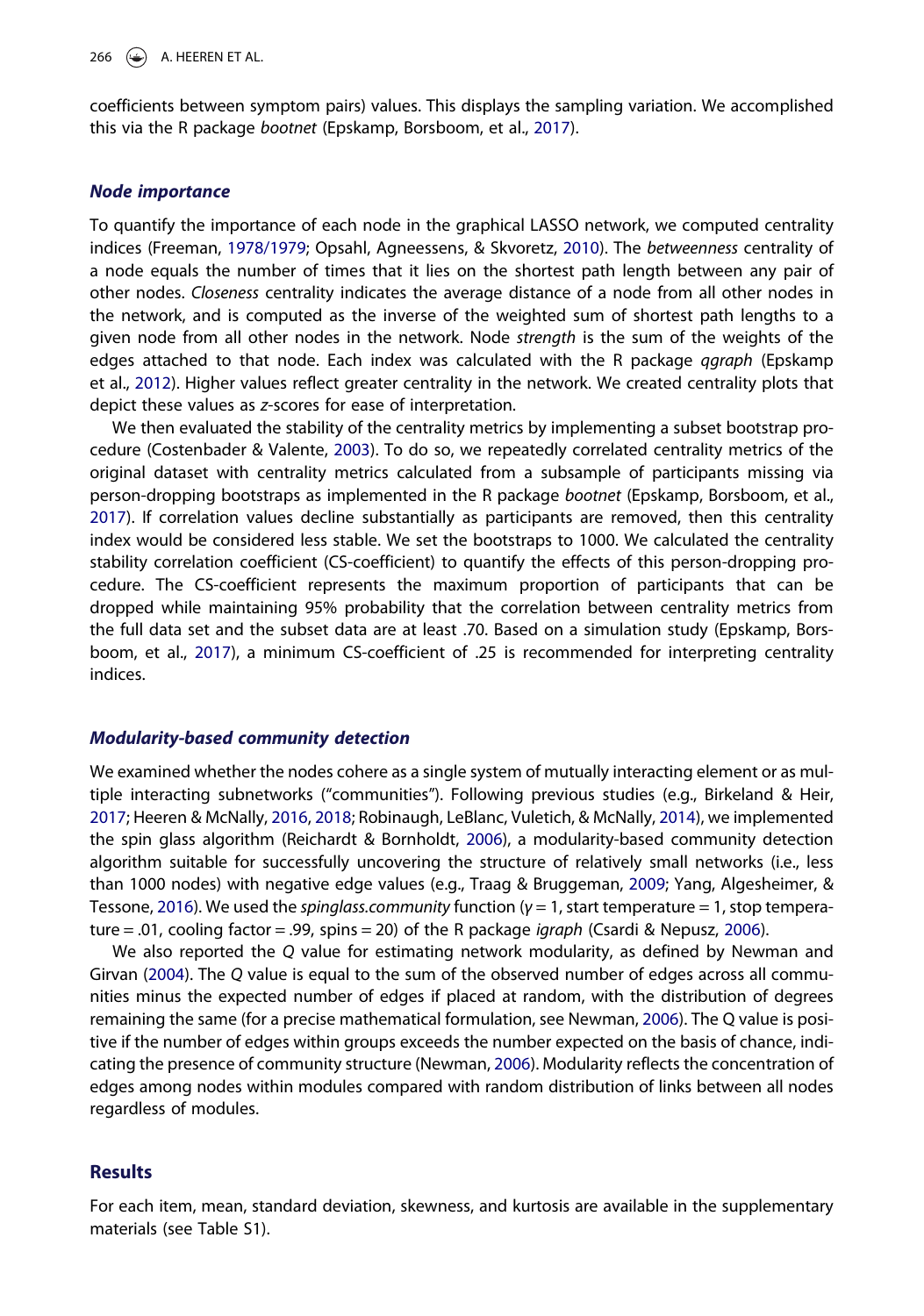## Graphical LASSO network

Figure 1 depicts the resultant graphical LASSO network, which comprises regularized partial correlations and thereby limits spurious associations. Several features are immediately apparent. Being unable to get disappointments out of one's mind (i18) has strong connections with the presence of intrusive thoughts (i17), getting in state of tension when thinking about concerns and interests (i20), and wishing to be as happy as others seem to be (i4). Strong connections also appear between lack of self-confidence (i12) and the presence of intrusive thoughts (i17); between feeling like a failure (i5) and feeling unable to overcome difficulties (i8); and between the wish to be as happy as others seem to be (i4) and worrying about unimportant things (i9). Strong edges also abound among not making decisions easily (i14), not feeling secure (i13), not being content (i16),



Figure 1. Network constructed via the graphical LASSO. The thickness of an edge reflects the magnitude of the association (the thickest edge representing a value of .29). Green lines represent positive regularized partial correlations, whereas red lines represent negative regularized partial correlations.  $11 = 1$  feel pleasant" (reverse scored);  $12 = 1$  feel nervous and restless";  $13 = 1$ feel satisfied with myself" (reverse scored);  $4 = 4$  wish I could be as happy as other seems to be";  $5 = 4$  feel like a failure"; i6 = "I feel rested" (reverse scored); i7 = "I am calm, cool, and collected" (reverse scored); i8 = "I feel that difficulties are piling up so that I cannot overcome them";  $i9 = 1$  worry too much over something that really doesn't matter";  $i10 = 1$  am happy" (reverse scored); i11 = "I have disturbing thoughts"; i12 = "I lack self-confidence"; i13 = "I feel secure" (reverse scored); i14 = "I make decisions easily" (reverse scored); i15 = "I feel inadequate"; i16 = "I am content" (reverse scored); i17 = "Some unimportant thoughts runs through my mind and bothers me"; i18 = "I take disappointments so keenly that I can't put them out of my mind"; i19 = "I am a steady person" (reverse scored), i20 = "I get in a state of tension or turmoil as I think over my recent concerns and interests". For interpretation of the references to color in this figure legend, the reader is referred to the online version of this article.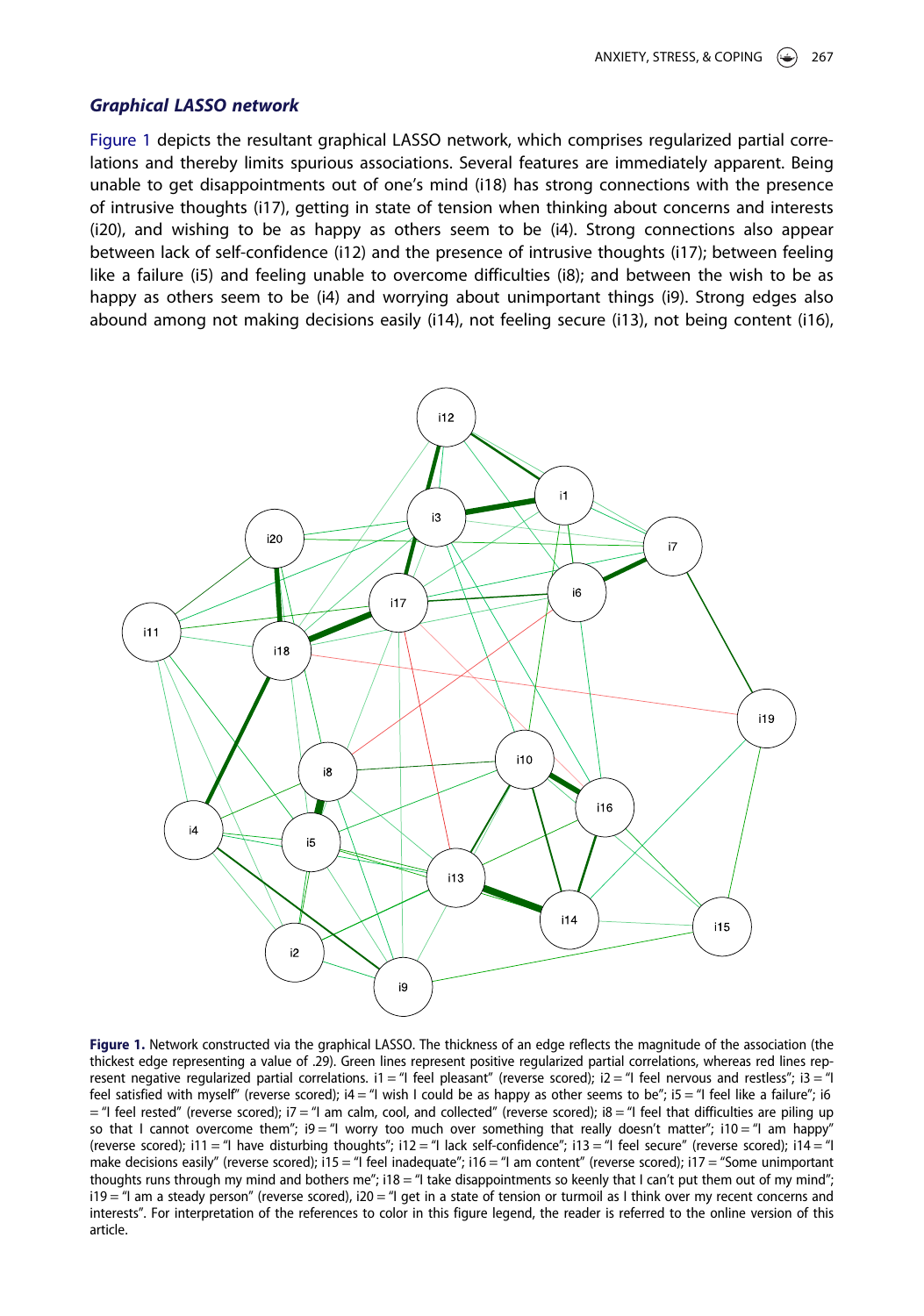<span id="page-6-0"></span>268  $\bigodot$  A. HEEREN ET AL.

and not being happy (i10). Finally, the presence of intrusive thoughts (i17) was strongly associated with not feeling rested (i6); and lack of self-confidence (i12) was associated with not feeling pleasant (i1).

The bootstrapped CIs for the edges indicate that the edges are fairly stable as a large number of them exhibit values significantly greater than zero (see Figure S1). Using a bootstrapped difference test (Epskamp, Borsboom, et al., [2017\)](#page-12-0), we tested for significant differences between edge-weights (see Figure S2). Several of the edge-weights were significantly stronger than most others. Among these were the edge-weights between feeling like a failure (i5) and feeling unable to overcome difficulties (i8); being not able to get disappointments out of one's mind (i18) and the presence of intrusive thoughts (i17); making decisions easily (i14) and feeling secure (i13); and between the wish to be as happy as others seem to be (i4) and being unable to get disappointments out of one's mind (i18).



Figure 2. Centrality plots for graphical LASSO network depicting the betweenness, closeness, and strength of each node.  $i1 =$  "I feel pleasant" (reverse scored); i2 = "I feel nervous and restless"; i3 = "I feel satisfied with myself" (reverse scored); i4 = "I wish I could be as happy as other seems to be"; i5 = " I feel like a failure"; i6 = "I feel rested" (reverse scored); i7 = "I am calm, cool, and collected" (reverse scored); i8 = "I feel that difficulties are piling up so that I cannot overcome them"; i9 = "I worry too much over something that really doesn't matter"; i10 = " I am happy" (reverse scored); i11 = "I have disturbing thoughts"; i12 = "I lack self-confidence"; i13 = "I feel secure" (reverse scored); i14 = "I make decisions easily" (reverse scored); i15 = "I feel inadequate"; i16 = "I am content" (reverse scored); i17 = "Some unimportant thoughts runs through my mind and bothers me"; i18 = "I take disappointments so keenly that I can't put them out of my mind"; i19 = "I am a steady person" (reverse scored); i20 = "I get in a state of tension or turmoil as I think over my recent concerns and interests".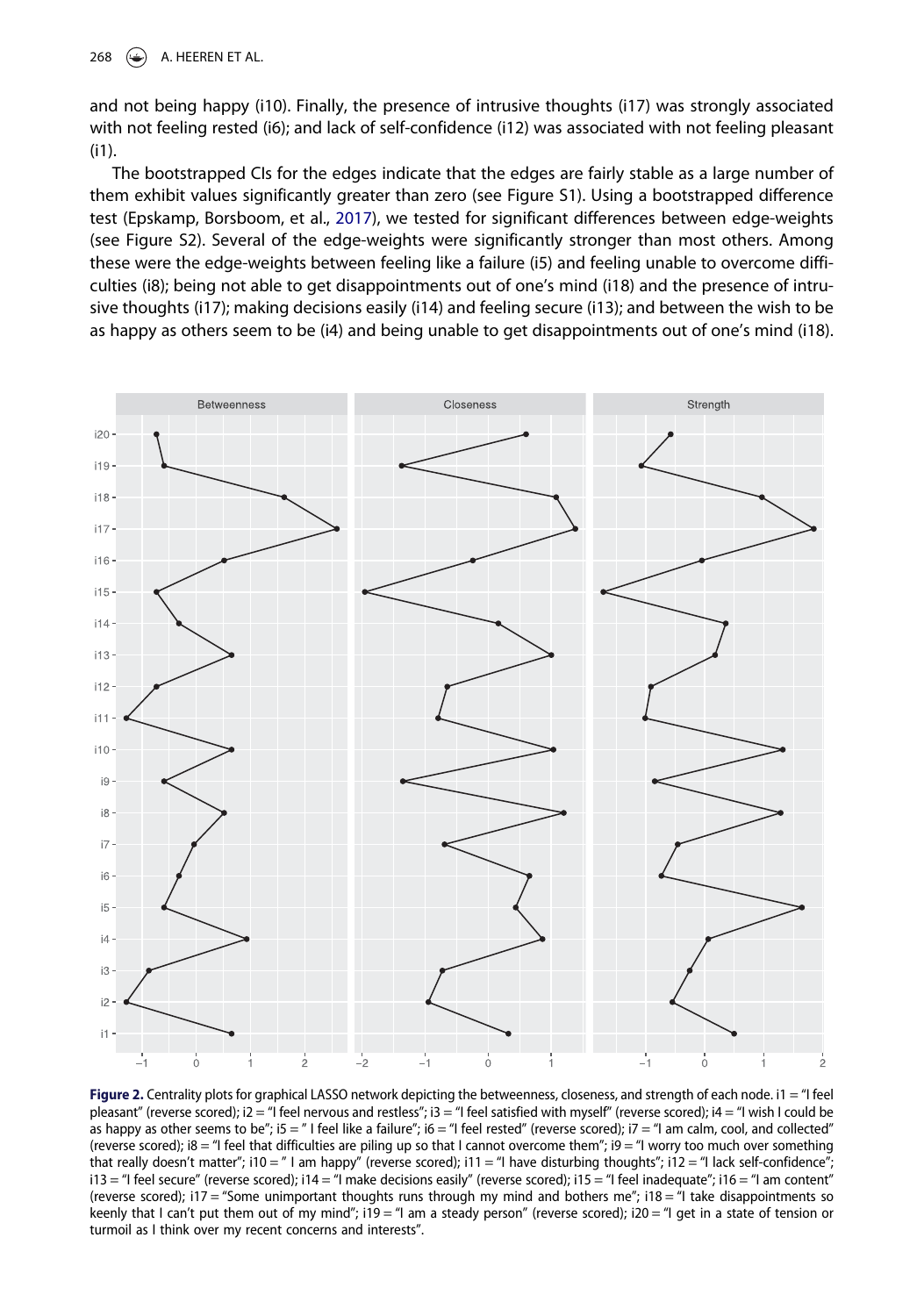## <span id="page-7-0"></span>Centrality indices

These observations are further illuminated by the centrality indices ([Figure 2\)](#page-6-0). The node denoting the presence of intrusive thoughts (i17) showed the highest level of betweenness, closeness, and strength, implying that this node may constitute a central hub within the entire network. Being unable to get disappointments out of one's mind (i18) and not being happy (i10) also showed high levels of betweenness, closeness, and strength, Furthermore, feeling like a failure (i5) exhibited a high level of closeness and strength. Finally, the node denoting the wish to be as happy as others seem to be (i4) exhibited a high level of betweenness and closeness.

Consistent with previous studies (e.g., Beard et al., [2016](#page-11-0); Bernstein et al., [2017](#page-11-0); McNally et al., [2017\)](#page-13-0), the person-dropping bootstrap procedure indicated that strength was the most stable centrality index, whereas betweenness and closeness centrality should be interpreted more cautiously (Figure S3). The CS-coefficients were .59 for strength, .37 for betweenness, and .10 for closeness. Using a bootstrapped difference test (Epskamp, Borsboom, et al., [2017\)](#page-12-0), we also tested whether nodes significantly differ in node strength (see [Figure 3](#page-8-0)). Because strength was the most stable centrality index, we focused only on node strength. A few nodes were significantly more central than most others. Among them, the presence of intrusive thoughts (i17) and being unable to get disappointments out of one's mind (i18) emerged as the two most central ones. Feeling like a failure (i5), not feeling pleasant (i1), and not being happy (i10) also ranked among the most central ones.

## Modularity-based community detection

The spin glass algorithm detected one community of nodes in the graphical LASSO network. The modularity was extremely small with a value of  $Q = 1.8<sup>-16</sup>$ , corroborating the absence of distinct community structures. Taken together, these results indicate that the network of trait anxiety coheres as a single network system.

#### **Discussion**

For decades, the dominant paradigm in trait anxiety research has regarded the construct as signifying the underlying cause of the thoughts, feelings, and behaviors that supposedly reflect its presence (for recent discussions, see McCrae, [2009](#page-13-0); Mõttus & Allerhand, [in press\)](#page-13-0). Recently, a network theory of personality has arrived (Cramer et al., [2012a,](#page-12-0) [2012b;](#page-12-0) Mõttus & Allerhand, [in press](#page-13-0)). According to this perspective, trait anxiety is a formative construct emerging from the interactions among its elements rather than being the latent cause of its observable manifestations (Cramer et al., [2012a,](#page-12-0) [2012b](#page-12-0); Schmittmann et al., [2013](#page-14-0)). In this study, we examined trait anxiety from this network perspective. Consistent with the network theory of personality (e.g., Cramer et al., [2012a](#page-12-0), [2012b](#page-12-0)), we find that the constitutive features of trait anxiety can indeed be conceptualized as a single, coherent network system of interacting elements.

Perhaps the most striking result was the observation that not all constitutive features were equally important in determining the network structure of trait anxiety. Indeed, when considering node centrality, the presence of intrusive thoughts and being unable to get disappointments out of one's mind emerged as the most central features of the trait anxiety network. Moreover, the edges weights associated to these two nodes were ranking among the significantly strongest ones. Interestingly, these findings align with research suggesting that difficulty disengaging attention from concernrelated material and the presence of intrusive thoughts are two core transdiagnostic processes across anxiety and mood disorders (e.g., Armstrong & Olatunji, [2012](#page-11-0); Clark & de Silva, [1985](#page-12-0); Clark & Rhyno, [2005](#page-12-0); De Raedt & Koster, [2010\)](#page-12-0) that have been repeatedly associated with trait anxiety (e.g., Bados et al., [2010](#page-11-0); Bieling, Antony, & Swinson, [1998\)](#page-11-0).

Notably, network models hold that the pattern of relations among nodes is due to direct, perhaps bidirectional, causal pathways among variables (McNally, [2016;](#page-13-0) Valente, [2012\)](#page-14-0). If so, then highly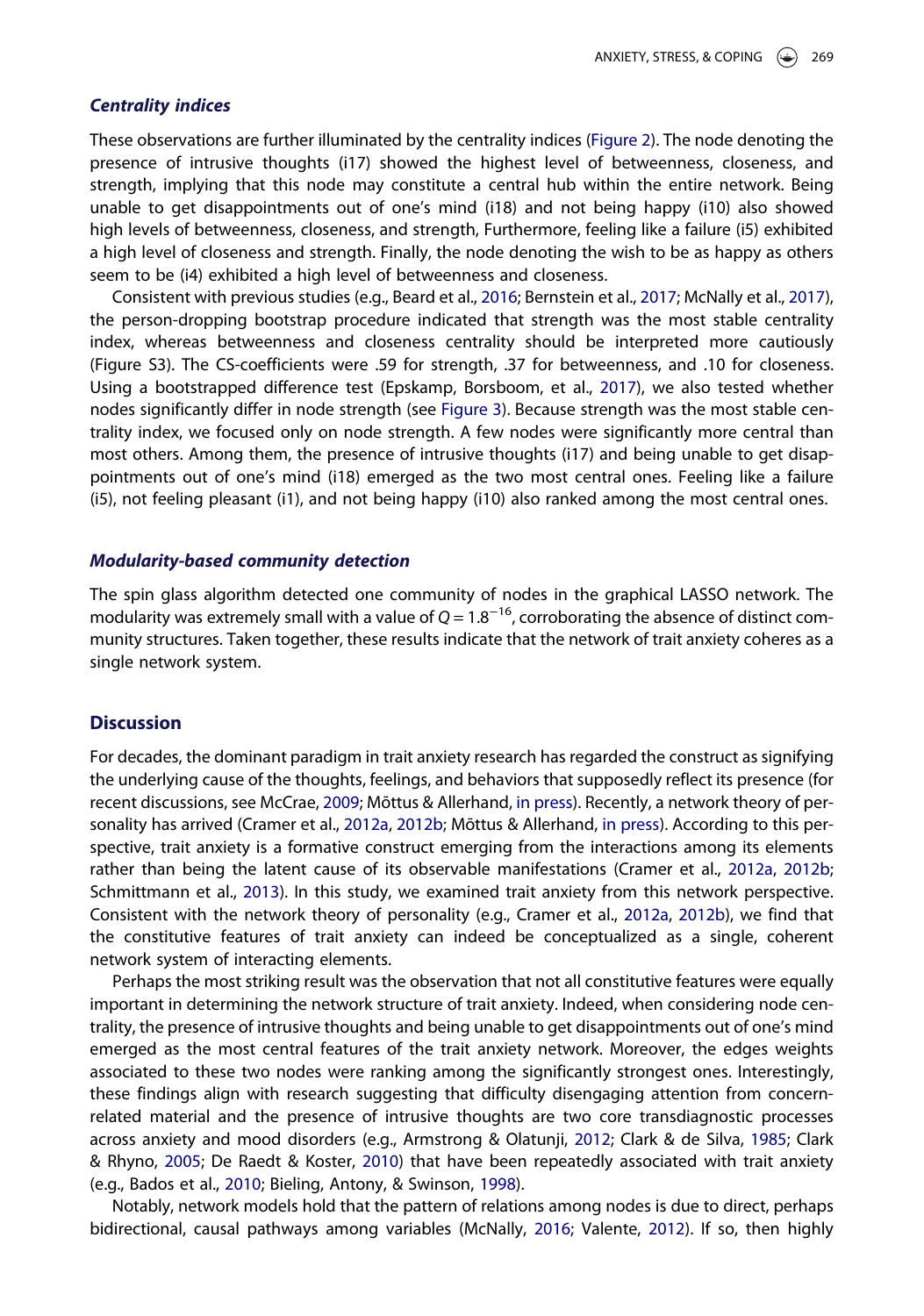<span id="page-8-0"></span>

Figure 3. Bootstrapped difference tests between node strengths. Gray boxes indicate nodes that do not differ significantly from one another and black boxes represent nodes that do differ significantly from one another. White boxes show the value of the standardized node strength. i1 = "I feel pleasant" (reverse scored); i2 = "I feel nervous and restless"; i3 = "I feel satisfied with myself" (reverse scored);  $i4 =$  "I wish I could be as happy as other seems to be";  $i5 =$  "I feel like a failure";  $i6 =$  "I feel rested" (reverse scored); i7 = "I am calm, cool, and collected" (reverse scored); i8 = "I feel that difficulties are piling up so that I cannot overcome them";  $i = 1$  worry too much over something that really doesn't matter";  $i = 10$  = "I am happy" (reverse scored); i11 = "I have disturbing thoughts"; i12 = "I lack self-confidence"; i13 = "I feel secure" (reverse scored); i14 = "I make decisions easily" (reverse scored); i15 = "I feel inadequate"; i16 = "I am content" (reverse scored); i17 = "Some unimportant thought runs through my mind and bothers me"; i18 = "I take disappointments so keenly that I can't put them out of my mind"; i19 = "I am a steady person" (reverse scored); i20 = "I get in a state of tension or turmoil as I think over my recent concerns and interests".

central nodes are thus especially important in determining the network structure and its dynamic flows (Costantini et al., [2015](#page-12-0); Valente, [2012](#page-14-0)). Indeed, when a highly central node is activated (i.e., the personality characteristic is present), it is likely to activate others, both directly and indirectly (e.g., via paths through other nodes), thereby producing the activation of the entire network system. As numerous psychopathologists have argued that trait anxiety acts as a potential hidden "generator" that renders individuals more vulnerable to the development of anxiety and mood psychopathology (e.g., Bishop & Forster, [2013](#page-11-0); Eysenck, Derakshan, Santos, & Calvo, [2007](#page-12-0); Mathews & Mackintosh, [1998](#page-13-0); Weems et al., [2007](#page-14-0); for a review see, Gidron, [2013\)](#page-13-0), future research may be most fruitful if it focuses on the causes, consequences, and malleability of highly central nodes rather than overall trait anxiety scores. The latter may obscure critical causal relationships. Clinically,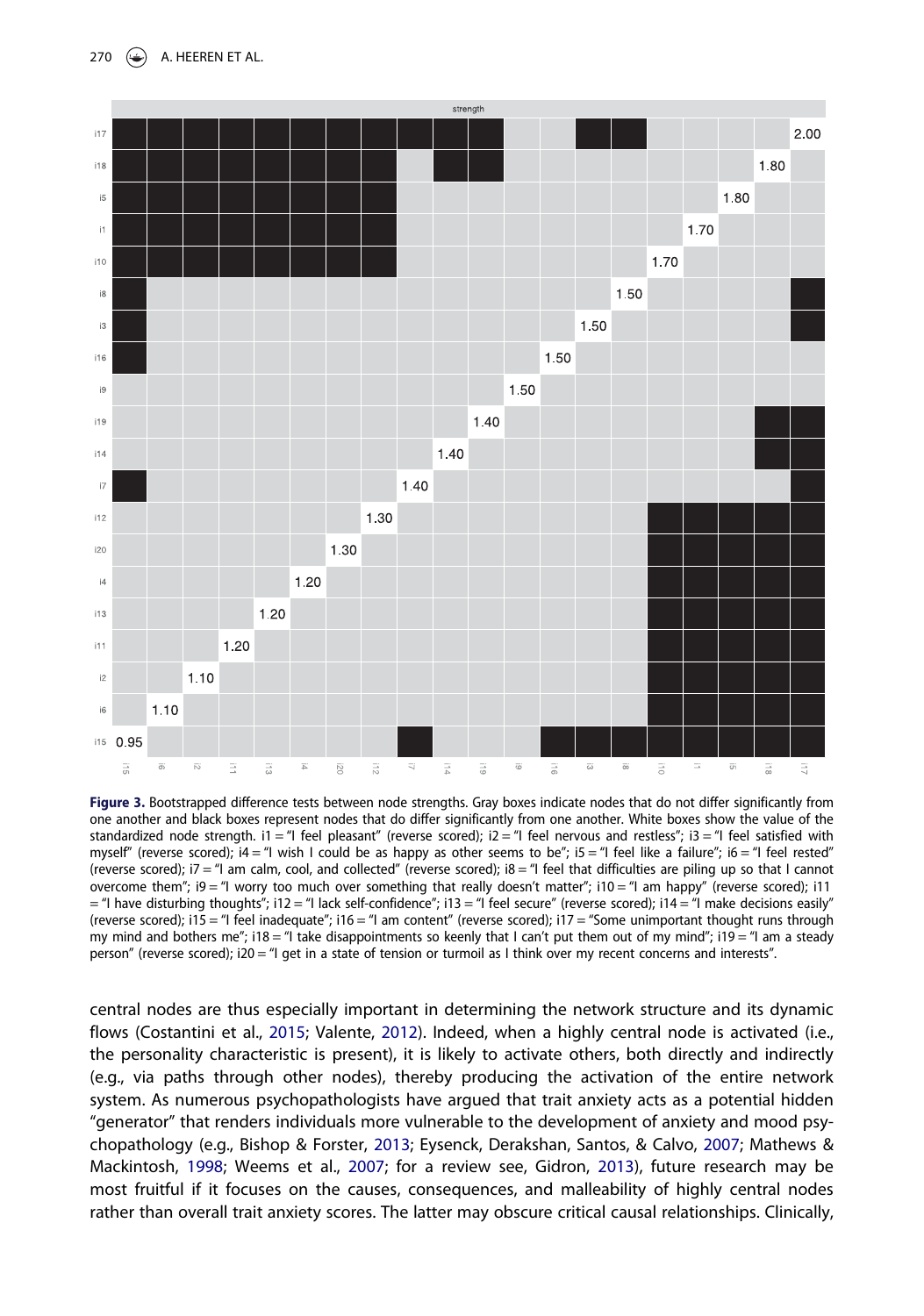<span id="page-9-0"></span>this could mean that practitioners may wish to foster widespread and possibly even lasting change in the entire network by turning off such highly central nodes (Borsboom & Cramer, [2013](#page-11-0); Costantini et al., [2015;](#page-12-0) Valente, [2012](#page-14-0)). On the other hand, nodes may be highly central by virtue of being strongly affected by other nodes while having only limited outgoing influence (Valente, [2012](#page-14-0)). As such, prior to initiate translational research, follow-up studies including intensive time-series data collection and experimental methods should ensure that those two nodes do conspire to trigger other ones.

Aside from node centrality, an important property of a complex network system is community structure. Indeed, many real-world networks, such as those involving routers and computers connected by physical links or neural networks within the brain contain communities or subnetworks (Han, Li, & Deng, [2016\)](#page-13-0). With respect to trait anxiety, our community detection analyses revealed that features of trait anxiety did cohere as a single large network devoid of subnetworks ("communities"). In other words, it implies that the features of trait anxiety do not divide naturally into groups of nodes with dense connections internally and sparser connections between groups. This observation has strong practical implications. Indeed, in the presence of distinct subnetworks, it can be more important to identify central nodes within communities than to identify central nodes within an entire network.

Interestingly, our findings yield implications regarding the STAI-T. Researchers tally all items to achieve an unweighted sum score as an index of trait anxiety. However, items vary in terms of their centrality, and hence importance to the network (Fried & Nesse, [2015\)](#page-13-0). In this way, prior network research has shown that weighting the presence of depressive symptoms based on their strength values improves the predictions regarding the onset of major depression (e.g., Boschloo, van Borkulo, Borsboom, & Schoevers, [2016](#page-12-0)). Accordingly, one could weight each item of the STAI-T by using its standardized strength value in the graphical LASSO network (e.g., Borsboom, [2008](#page-11-0); Boschloo et al., [2016](#page-12-0)). Likewise, research on short-from development of the STAI-T might implement item-selection strategies based on the five features of trait anxiety—i.e., the presence of intrusive thoughts, being unable to get disappointment out one's mind, feeling like a failure, not feeling pleasant, and not being happy—that were significantly more central than most others.

Several issues require further examination. First, we assessed only trait anxiety, precluding strong inferences vis-à-vis the generalization of our findings to state anxiety. Future research is thus clearly needed to examine the potential network structure of state anxiety. Moreover, because individuals high on trait anxiety are more likely to experience more frequent, intense, and prolonged episodes of state anxiety than are those low on trait anxiety, the critical next step will thus be to explore how the trait and state anxiety can be linked from a network perspective. For example, does the network structure differ between individuals high on trait anxiety versus those low on trait anxiety (e.g., Heeren & McNally, [2018](#page-13-0); van Borkulo et al., [2015](#page-14-0))? Are certain trait anxiety nodes particularly influential in activating state anxiety? Likewise, whereas trait anxiety denotes the disposition to experience heightened state anxiety in response to threat, state anxiety denotes an emotional episode provoked by the anticipation of threat. As such, follow-up studies testing regarding how the presence (versus the absence) of threat in the immediate environment can affect the connections between trait and state anxiety networks.

Second, in line with previous trait approaches (e.g., Eysenck, [1983](#page-12-0); McCrae et al., [2005](#page-13-0)), our data were collected at one point in time. As such, they do not reflect how features of trait anxiety trigger each other over time, and therefore may not be interpreted as such (Bos et al., [2017;](#page-12-0) Maurage, Heeren, & Pesenti, [2013\)](#page-13-0). To best capture the within-person temporal dynamics of individual networks, one would need to apply computational methods that characterize the within- and between-person temporal dynamics of intensive intraindividual time-series data (Epskamp, van Borkulo, et al., [2017](#page-12-0)). Such an approach will also help to test whether some properties of the network system (e.g., overall network connectivity) act as a predisposition to experience state anxiety. Moreover, techniques from the study of sudden transitions in ecosystems (e.g., Hirota, Holmgren, Van Nes, & Scheffer, [2011](#page-13-0)) may also help identify when a network system is on the brink of tipping into a high-anxiety state or returning to a low-anxiety one (e.g., Cramer et al.,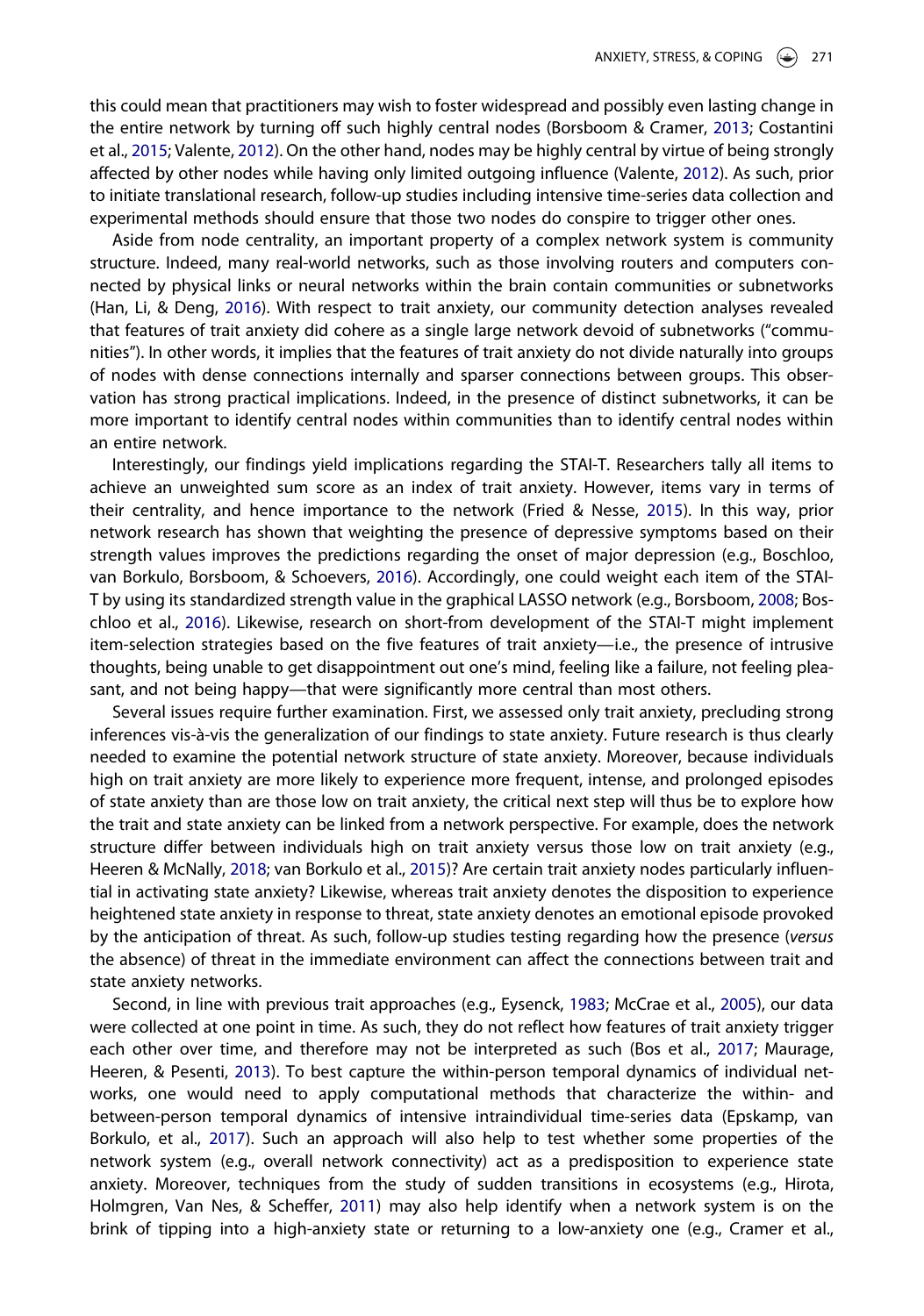<span id="page-10-0"></span>[2016](#page-12-0)). Such techniques could be especially useful for exploring when the presence of threat triggers an episode of state anxiety, offering radically new perspective for the study of trait and state anxiety.

Third, following previous network studies in psychology (e.g., Costantini & Perugini, [2016](#page-12-0); Fried et al., [2017;](#page-13-0) Heeren, Jones, & McNally, [2018](#page-13-0); Watters et al., [2016](#page-14-0)), we included all items from the STAI-T scale in our network analyses. One may wonder about the potential redundancy among the items. However, a close inspection of the graphical LASSO network suggests that most of the items that have close content do not overlap in the network. For instance, the node denoting having disturbing thoughts is differently connected to other nodes than the one denoting experiencing unimportant thoughts. Likewise, the bootstrapped difference test revealed that most of the nodes denoting items that have seemingly similar content significantly differed in terms of strength centrality. As such, the aggregation of the items that have seemingly similar content would obscure their distinctive roles the in the network. On the other hand, all the variables came from a single scale, each assessed by a single item. Although the STAI-T is the most common instrument to assess trait anxiety, an important direction will thus be to examine the replicability of the present findings by using other distinct reliable measurement tools to assess each feature of trait anxiety (for example of network estimation including non-questionnaire measures, see Bernstein et al., [2017](#page-11-0); Heeren & McNally, [2016;](#page-13-0) Jones, Heeren, & McNally, [2017](#page-13-0)).

Fourth, following previous network studies in psychology (e.g., Birkeland & Heir, [2017](#page-11-0); Heeren & McNally, [2016,](#page-13-0) [2018](#page-13-0); Robinaugh et al., [2014\)](#page-14-0), we relied on the spin glass algorithm to uncover the community structure. Although research has shown that this algorithm is suitable for detecting communities in relatively small networks (i.e., less than 1000 nodes) with negative edge values (e.g., Traag & Bruggeman, [2009;](#page-14-0) Yang et al., [2016\)](#page-14-0), this algorithm is a nondeterministic one (Reichardt & Bornholdt, [2006\)](#page-14-0). In computational complexity theory, a nondeterministic algorithm is an algorithm that can exhibit different behaviors on different runs (Cormen, Leiserson, Rivest, & Stein, [2009](#page-12-0); Floyd, [1967](#page-12-0)). Unlike a deterministic algorithm that produces only a single output for the same input, nondeterministic algorithms are ones that, at every possible step of a computational path, can allow for multiple continuations (Floyd, [1967](#page-12-0)). As such, although re-running the algorithm several times on different workstations produced equivalent outputs with our data, one cannot guarantee that this algorithm will produce the equivalent results across distinct workstations, operating systems, or samples. Replications are thus clearly warranted.

Finally, one may wonder about the potential correspondence between community structure and previous factor-analytic approaches to trait anxiety (for a recent overview, see Balsamo et al., [2013\)](#page-11-0). However, although network and factor-analytic approaches both rely on correlation and covariance matrix (Costantini et al., [2015;](#page-12-0) Goekoop, Goekoop, & Scholte, [2012;](#page-13-0) Watters et al., [2016\)](#page-14-0), there is a fundamental difference between the two approaches that renders impossible the direct comparison of their outputs. Indeed, the factor analytic approach identifies sets of items that form underlying latent variables through an algebraic analysis of variance; in contrast, network analysis relies on a geometrical analysis of an association matrix. Moreover, mathematical equivalence (interchangeability) between latent variable and network models do not imply ontological equivalence (cf. geocentric versus heliocentric models of the solar system; Galilei, [1615/2012](#page-13-0)). The former postulate an unobserved cause as the generator of covariance among elements of trait anxiety, whereas the latter do not. As such, although our results offer a radically new approach to visualizing trait anxiety as interacting system, it does not allow us to compare the present findings with traditional factor analytic approaches to trait anxiety (Goekoop et al., [2012;](#page-13-0) Watters et al., [2016](#page-14-0)). Current development in computational approaches enabling the combination of network and latent variable models via residual network modeling may help accomplish this aim in future research (Epskamp, Rhemtulla, & Borsboom, [2017\)](#page-12-0).

In conclusion, these limitations notwithstanding, this study is the first to provide evidence that trait anxiety can be conceptualized as a network system. Our findings dovetail with those of Cramer et al. [\(2012a](#page-12-0)) who have shown how personality dimensions can be conceptualized in network terms. Given that extensive research has implicated trait anxiety as a risk factor for the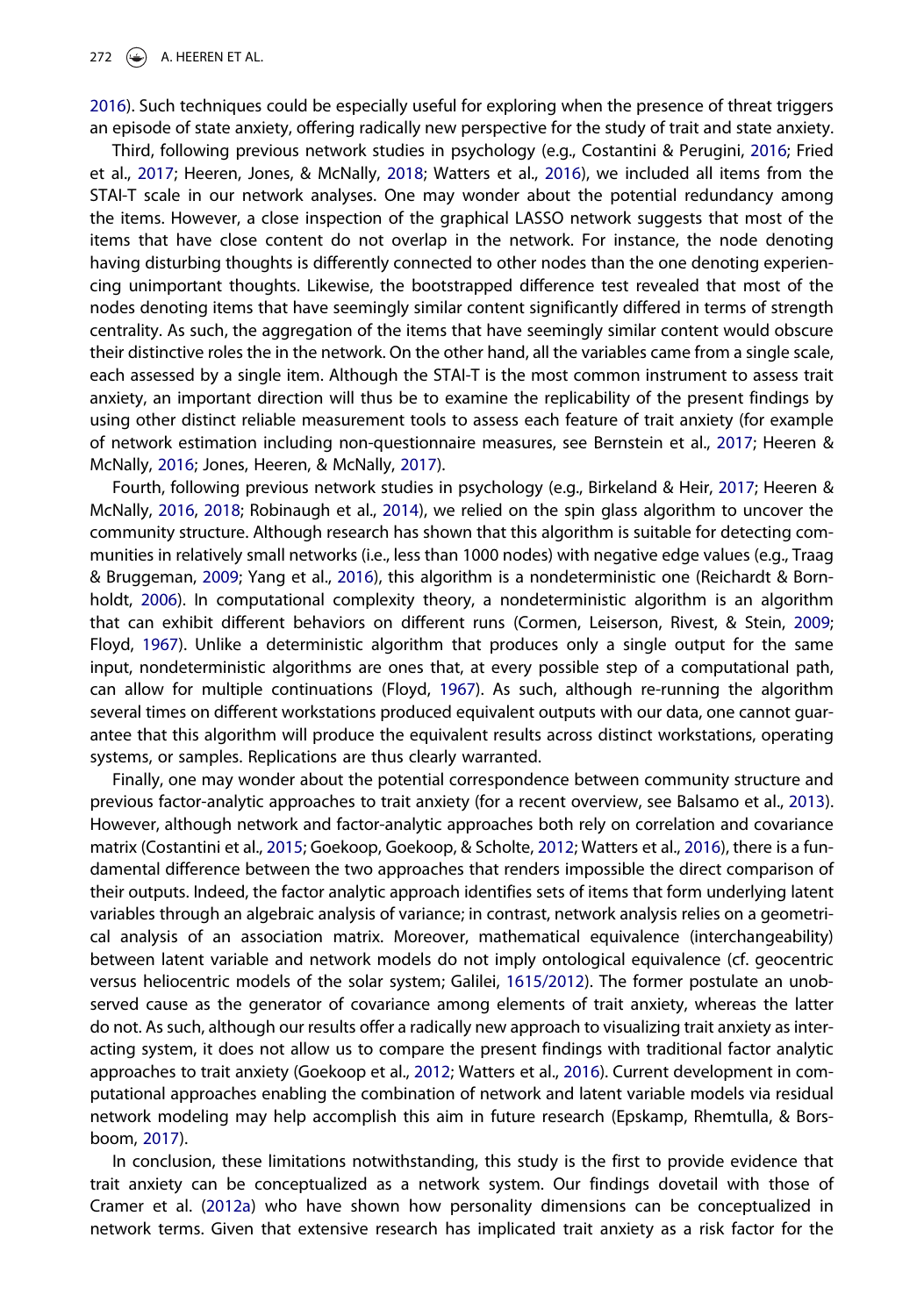<span id="page-11-0"></span>development of anxiety disorders, our findings set the scene for novel research directions. As asserted by Allport (1946), "No doors should be closed in the study of personality."<sup>1</sup>

# **Note**

1. We are indebted to Cramer et al. [\(2012b](#page-12-0)), who brought this quotation to our attention.

#### Disclosure statement

No potential conflict of interest was reported by the author.

## Funding

This work was supported by a Grant (FRS—FNRS #FC78142) from the Belgian National Fund for Scientific Research; a postdoctoral fellowship from the Helaers Foundation for Medical Research; the Belgian Foundation for Vocation (« Vocatio »); and the WBI World Excellence Grant — BioWin: The Competitive Cluster in Health and Life Sciences of Wallonia [grant number: sub/2015/228106243177], all awarded to the first author of this paper. These foundations did not exert any editorial influence over this article.

# **ORCID**

Alexandre Heeren **<http://orcid.org/0000-0003-0553-6149>** 

## References

- Allen, B., & Potkay, C. R. [\(1981\)](#page-0-0). On the arbitrary distinction between states and traits. Journal of Personality and Social Psychology, 41, 916–928. [doi:10.1037/0022-3514.41.5.916](https://doi.org/10.1037/0022-3514.41.5.916)
- Allport, G. W. (1946). Personalistic psychology as science: A reply. Psychological Review, 53, 132–135. [doi:10.1037/](https://doi.org/10.1037/h0058477) [h0058477](https://doi.org/10.1037/h0058477)
- Allport, G. W. [\(1966\)](#page-0-0). Traits revisited. American Psychologist, 21, 1–10. [doi:10.1037/h0023295](https://doi.org/10.1037/h0023295)
- Armstrong, T., & Olatunji, B. O. ([2012\)](#page-7-0). Eye tracking of attention in the affective disorders: A meta-analytic review and synthesis. Clinical Psychology Review, 32, 704–723. [doi:10.1016/j.cpr.2012.09.004](https://doi.org/10.1016/j.cpr.2012.09.004)
- Bados, A., Gomez-Benito, J., & Balaguer, G. ([2010\)](#page-3-0). The state-trait anxiety inventory, trait version: Does it really measure anxiety? Journal of Personality Assessment, 92, 560–567. [doi:10.1080/00223891.2010.513295](https://doi.org/10.1080/00223891.2010.513295)
- Balsamo, M., Romanelli, R., Innamorati, M., Ciccarese, G., Carlucci, L., & Saggino, A. ([2013\)](#page-3-0). The State-Trait Anxiety Inventory: Shadows and lights on its construct validity. Journal of Psychopathology and Behavioral Assessment, 35, 475–486. [doi:10.1007/s10862-013-9354-5](https://doi.org/10.1007/s10862-013-9354-5)
- Beard, C., Millner, A. J., Forgeard, M. J., Fried, E. I., Hsu, K. J., Treadway, M. T., … Björgvinsson, T. ([2016](#page-3-0)). Network analysis of depression and anxiety symptom relationships in a psychiatric sample. Psychological Medicine, 46, 3359–3369. [doi:10.](https://doi.org/10.1017/S0033291716002300) [1017/S0033291716002300](https://doi.org/10.1017/S0033291716002300)
- Bernstein, E. E., Heeren, A., & McNally, R. J. ([2017\)](#page-3-0). Unpacking rumination and executive control: A network perspective. Clinical Psychological Science, 5, 816–826. [doi:10.1177/2167702617702717](https://doi.org/10.1177/2167702617702717)
- Bieling, P. J., Antony, M. M., & Swinson, R. P. ([1998\)](#page-7-0). The state-trait anxiety inventory, trait version: Structure and content re-examined. Behaviour Research and Therapy, 36, 777–788.
- Birkeland, M. S., & Heir, T. [\(2017\)](#page-4-0). Making connections: Exploring the centrality of posttraumatic stress symptoms and covariates after a terrorist attack. European Journal of. Psychotraumatology, 8, 1333387. [doi:10.1080/20008198.2017.](https://doi.org/10.1080/20008198.2017.1333387) [1333387](https://doi.org/10.1080/20008198.2017.1333387)
- Bishop, S. J., & Forster, S. [\(2013\)](#page-1-0). Trait anxiety, neuroticism and the brain basis of vulnerability to affective disorders. In J. Armony & P. Vuilleumier (Eds.), The Cambridge handbook of human affective neuroscience (pp. 553–574). Cambridge: Cambridge University Press.
- Bollen, K., & Lennox, R. [\(1991\)](#page-1-0). Conventional wisdom on measurement: A structural equation perspective. Psychological Bulletin, 110, 305–314. [doi:10.1037/0033-2909.110.2.305](https://doi.org/10.1037/0033-2909.110.2.305)
- Borsboom, D. [\(2008\)](#page-1-0). Psychometric perspectives on diagnostic systems. Journal of Clinical Psychology, 64, 1089–1108. [doi:10.1002/jclp.20503](https://doi.org/10.1002/jclp.20503)
- Borsboom, D., & Cramer, A. O. J. [\(2013](#page-1-0)). Network analysis: An integrative approach to the structure of psychopathology. Annual Review of Clinical Psychology, 9, 91–121. [doi:10.1146/annurev-clinpsy-050212-185608](https://doi.org/10.1146/annurev-clinpsy-050212-185608)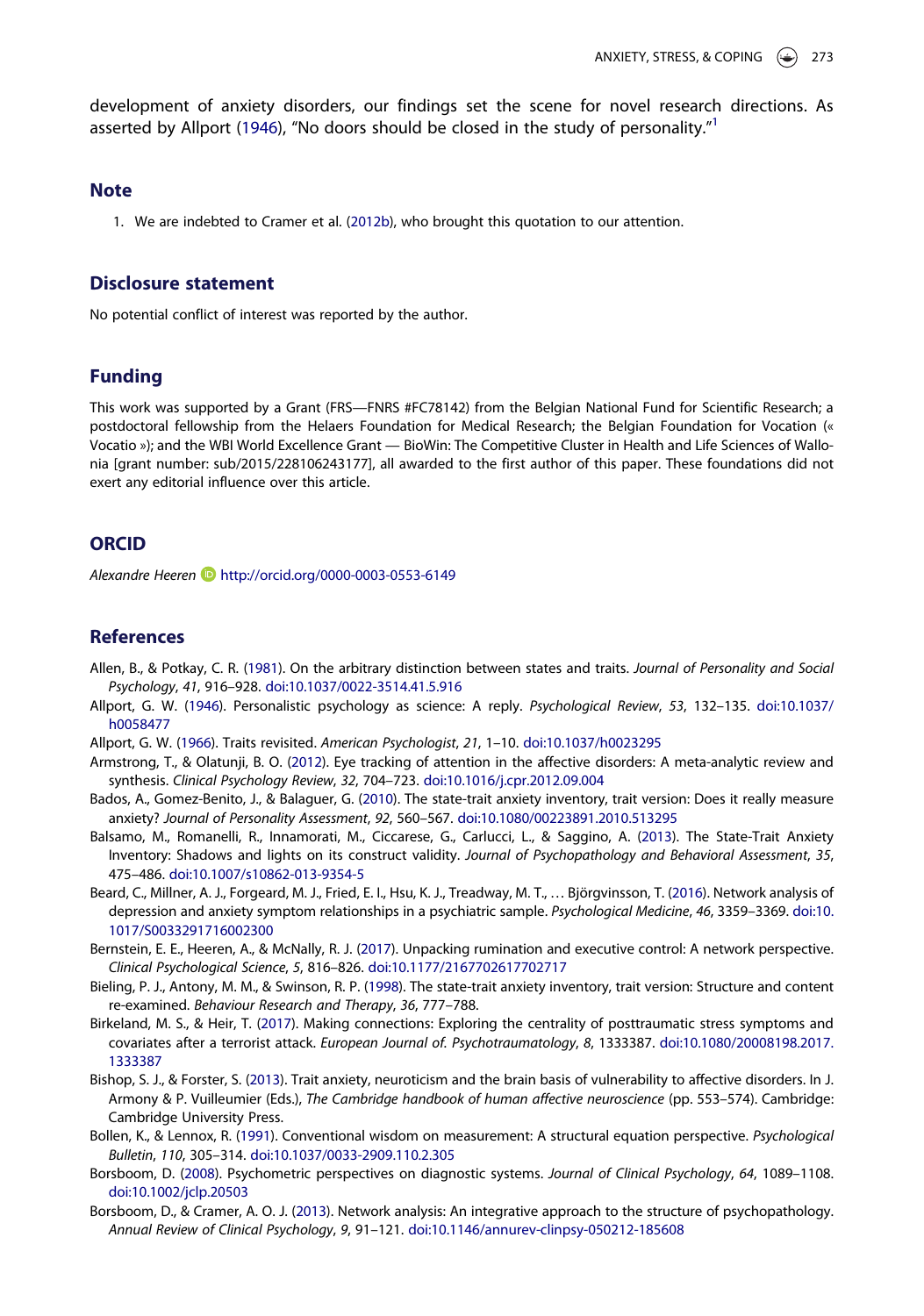<span id="page-12-0"></span> $\circled{\LARGE\bullet}$  A. HEEREN ET AL.

- Bos, F. M., Snippe, E., de Vos, S., Hartmann, J. A., Simons, C. J. P., van der Krieke, L., … Wichers, M. ([2017\)](#page-9-0). Can we jump from cross-sectional to dynamic interpretations of network? Implications for the network perspective in psychiatry. Psychotherapy and Psychosomatics, 86, 175–177. [doi:10.1159/000453583](https://doi.org/10.1159/000453583)
- Boschloo, L., van Borkulo, C. D., Borsboom, D., & Schoevers, R. A. ([2016\)](#page-9-0). A prospective study on how symptoms in a network predict the onset of depression. Psychotherapy and Psychosomatics, 85, 183–184. [doi:10.1159/000442001](https://doi.org/10.1159/000442001)
- Bruchon-Schweitzer, M., & Paulhan, I. ([1993\)](#page-3-0). Adaptation francophone de l'inventaire d'anxiété Trait-Etat (Forme Y) de Spielberger. Paris: Editions du Centre Psychologie Appliquée.
- Carr, H. A., & Kingsbury, F. A. [\(1938\)](#page-0-0). The concept of traits. Psychological Review, 45, 497–524. [doi:10.1037/h0063048](https://doi.org/10.1037/h0063048)
- Clark, D. A., & de Silva, P. ([1985\)](#page-7-0). The nature of depressive and anxious thoughts: Distinct or uniform phenomena? Behaviour Research and Therapy, 23, 383–393. [doi:10.1016/0005-7967\(85\)90166-4](https://doi.org/10.1016/0005-7967(85)90166-4)
- Clark, D. A., & Rhyno, S. [\(2005](#page-7-0)). Unwanted intrusive thoughts in nonclinical individuals: Implications for clinical disorders. In D. A. Clark (Ed.), Intrusive thoughts in clinical disorders: Theory, research, and treatment (pp. 1–29). New York: Guilford Press.
- Cormen, T. H., Leiserson, C. E., Rivest, R. L., & Stein, C. ([2009\)](#page-10-0). Introduction to algorithms (3rd ed.). Cambridge: MIT Press and McGraw-Hill.
- Costantini, G., Epskamp, S., Borsboom, D., Perugini, M., Mottus, R., Waldorp, L. J., & Cramer, A. O. J. [\(2015\)](#page-8-0). State of the aRt personality research: A tutorial on network analysis of personality data in R. Journal of Research in Personality, 54, 13– 29. [doi:10.1016/j.jrp.2014.07.003](https://doi.org/10.1016/j.jrp.2014.07.003)
- Costantini, G., & Perugini, M. ([2016\)](#page-2-0). The network of conscientiousness. Journal of Research in Personality, 65, 68–88. [doi:10.](https://doi.org/10.1016/j.jrp.2016.10.003) [1016/j.jrp.2016.10.003](https://doi.org/10.1016/j.jrp.2016.10.003)
- Costenbader, E., & Valente, T. W. ([2003\)](#page-4-0). The stability of centrality measures when networks are sampled. Social Networks, 25, 283–307. [doi:10.1016/S0378-8733\(03\)00012-1](https://doi.org/10.1016/S0378-8733(03)00012-1)
- Cramer, A. O. J., van Borkulo, C. D., Giltay, E. J., van der Maas, H. L. J., Kendler, K. S., Scheffer, M., & Borsboom, D. [\(2016](#page-9-0)). Major depression as a complex dynamic system. PLoS ONE, 11, e0167490. [doi:10.1371/journal.pone.0167490](https://doi.org/10.1371/journal.pone.0167490)
- Cramer, A. O. J., van der Sluis, S., Noordhof, A., Wichers, M., Geschwind, N., Aggen, S. H., … Borsboom, D. [\(2012a](#page-2-0)). Dimensions of normal personality as networks in search of equilibrium: You can't like parties if you don't like people. European Journal of Personality, 26, 414–431. [doi:10.1002/per.1866](https://doi.org/10.1002/per.1866)
- Cramer, A. O. J., van der Sluis, S., Noordhof, A., Wichers, M., Geschwind, N., Aggen, S. H., … Borsboom, D. ([2012b](#page-7-0)). Measurable like temperature or mereological like flocking? On the nature of personality traits. European Journal of Personality, 26, 451–459. [doi:10.1002/per.1879](https://doi.org/10.1002/per.1879)
- Cramer, A. O. J., Waldorp, L. J., van der Maas, H. L. J., & Borsboom, D. ([2010](#page-2-0)). Comorbidity: A network perspective. Behavioral Brain Science, 33, 137–150. [doi:10.1017/S0140525X09991567](https://doi.org/10.1017/S0140525X09991567)
- Csardi, G., & Nepusz, T. [\(2006\)](#page-4-0). The igraph software package for complex network research. InterJournal Complex Systems, 1695, 1–9.
- De Raedt, R., & Koster, E. H. W. ([2010\)](#page-7-0). Understanding vulnerability for depression from a cognitive neuroscience perspective: A reappraisal of attentional factors and a new conceptual framework. Cognitive, Affective, & Behavioral Neuroscience, 10, 50–70. [doi:10.3758/CABN.10.1.50](https://doi.org/10.3758/CABN.10.1.50)
- Edwards, J. R., & Bagozzi, R. P. ([2000\)](#page-1-0). On the nature and direction of relationships between constructs and measures. Psychological Methods, 5, 155–174. [doi:10.1037//1082-989X.5.2](https://doi.org/10.1037//1082-989X.5.2)
- Epskamp, S., Borsboom, D., & Fried, E. I. [\(2017\)](#page-2-0). Estimating psychological networks and their accuracy: A tutorial paper. Behavior Research Methods, in press. [doi:10.3758/s13428-017-0862-1](https://doi.org/10.3758/s13428-017-0862-1)
- Epskamp, S., Cramer, A. O. J., Waldorp, L. J., Schmittmann, V. D., & Borsboom, D. ([2012](#page-3-0)). Qgraph: Network visualizations of relationships in psychometric data. Journal of Statistical Software, 48, 1018. [doi:10.18637/jss.v048.i04](https://doi.org/10.18637/jss.v048.i04)
- Epskamp, S., Rhemtulla, M. T., & Borsboom, D. [\(2017\)](#page-10-0). Generalized network psychometrics: Combining network and latent variable models. Psychometrika, 82, 904–927. [doi:10.1007/s11336-017-9557-x](https://doi.org/10.1007/s11336-017-9557-x)
- Epskamp, S., van Borkulo, C. D., Van der Veen, D. C., Servaas, M. N., Isvoranu, A. M., Riese, H., & Cramer, A. O. J. [\(2017](#page-9-0)). Personalized network modeling in psychopathology: The importance of contemporaneous and temporal connections. Clinical Psychological Science, in press.
- Eysenck, H. J. ([1983](#page-1-0)). Cicero and the state-trait theory of anxiety: Another case of delayed recognition. American Psychologist, 38, 114–115. [doi:10.1037/0003-066X.38.1.114](https://doi.org/10.1037/0003-066X.38.1.114)
- Eysenck, M. W., Derakshan, N., Santos, R., & Calvo, M. G. ([2007\)](#page-8-0). Anxiety and cognitive performance: Attentional control theory. Emotion, 7, 336–353. [doi:10.1037/1528-3542.7.2.336](https://doi.org/10.1037/1528-3542.7.2.336)
- Floyd, R. W. [\(1967\)](#page-10-0). Nondetermistic algorithms. Journal of the ACM, 14, 636–644. [doi:10.1145/321420.321422](https://doi.org/10.1145/321420.321422)
- Fortunato, S. [\(2010\)](#page-2-0). Community detection in graphs. Physics Reports, 486(3-5), 75–174. [doi:10.1016/j.physrep.2009.11.002](https://doi.org/10.1016/j.physrep.2009.11.002)
- Foygel, R., & Drton, M. ([2011\)](#page-3-0). Bayesian model choice and information criteria in sparse generalized linear models. ArXiv Preprint, ID1112.5635:1-3.
- Freeman, L. C. [\(1978/1979](#page-4-0)). Centrality in social networks: Conceptual clarification. Social Networks, 1(3), 215–239. [doi:10.](https://doi.org/10.1016/0378-8733(78)90021-7) [1016/0378-8733\(78\)90021-7](https://doi.org/10.1016/0378-8733(78)90021-7)
- Fridhandler, B. ([1986](#page-0-0)). Conceptual note on state, trait, and the state-trait distinction. Journal of Personality and Social Psychology, 50, 169–174. [doi:10.1037/0022-3514.50.1.169](https://doi.org/10.1037/0022-3514.50.1.169)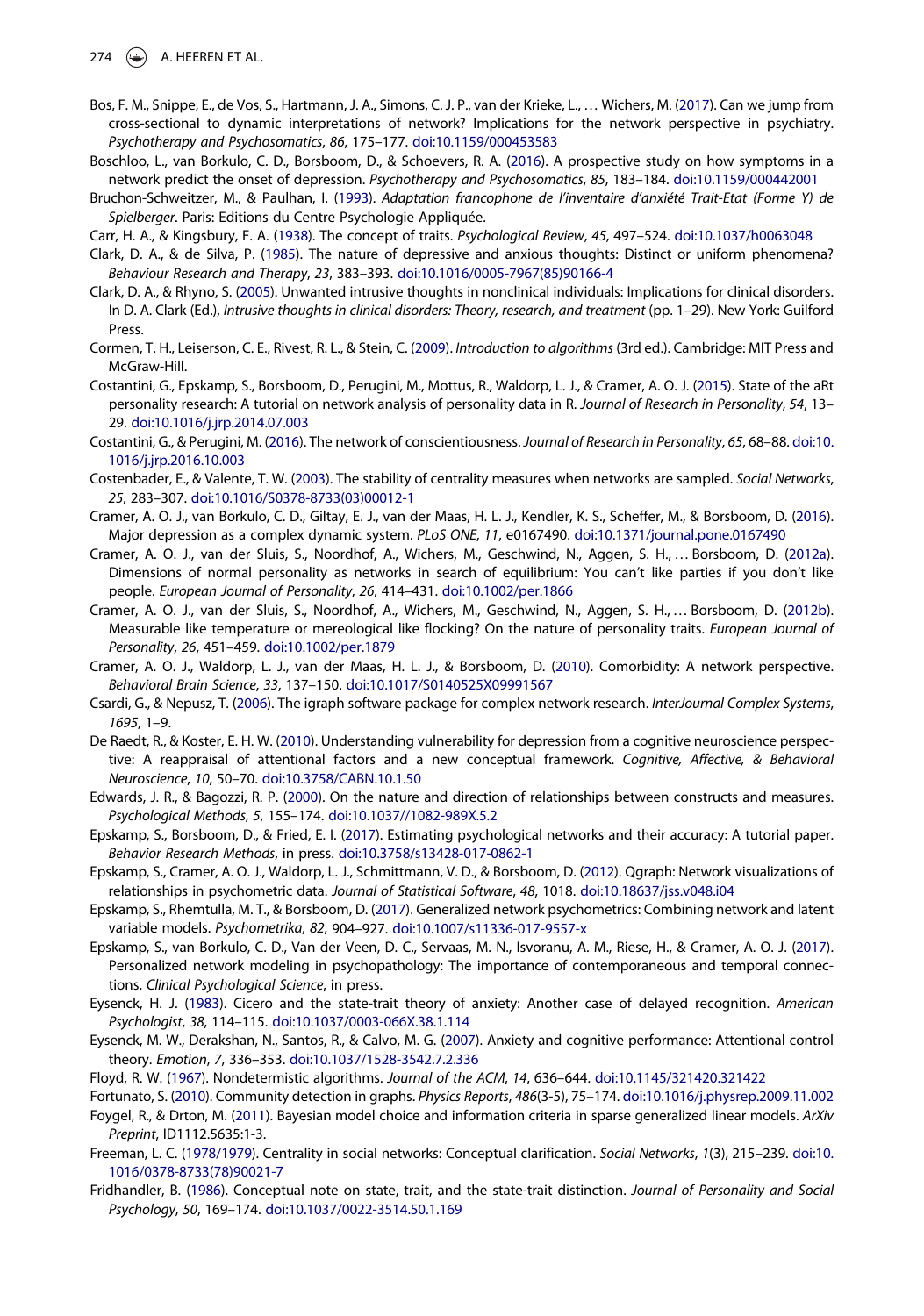- <span id="page-13-0"></span>Fried, E. I., & Nesse, R. M. ([2015](#page-9-0)). Depression sum-scores don't add up: Why analyzing specific depression symptoms is essential. BMC Medicine, 13, 226–211. [doi:10.1186/s12916-015-0325-4](https://doi.org/10.1186/s12916-015-0325-4)
- Fried, E. I., van Borkulo, C. D., Cramer, A. O. J., Boschloo, L., Schoevers, R. A., & Borsboom, D. ([2017\)](#page-2-0). Mental disorders as networks of problems: A review of recent insights. Social Psychiatry and Psychiatric Epidemiology, 52(1), 1–10. [doi:10.](https://doi.org/10.1007/s00127-016-1319-z) [1007/s00127-016-1319-z](https://doi.org/10.1007/s00127-016-1319-z)
- Friedman, J., Hastie, T., & Tibshirani, R. ([2008](#page-3-0)). Sparse inverse covariance estimation with the graphical lasso. Biostatistics (Oxford, England), 9, 432–441. [doi:10.1093/biostatistics/kxm045](https://doi.org/10.1093/biostatistics/kxm045)
- Fruchterman, T. M., & Reingold, E. M. [\(1991\)](#page-3-0). Graph drawing by force-directed placement. Software: Practice and Experience, 21, 1129–1164. [doi:10.1002/spe.4380211102](https://doi.org/10.1002/spe.4380211102)
- Galilei, G. [\(1615/2012\)](#page-10-0). Observations on the Copernican theory. In G. Galilei (Ed.), Selected writings (pp. 96-114). Oxford: Oxford University Press(W. R. Shea & M. Davie, Trans.).
- Gidron, Y. [\(2013\)](#page-8-0). Trait anxiety. In M. D. Gellman & J. R. Turner (Eds.), Encyclopedia of behavioral medicine (pp. 1989). New York, NY: Springer New York.
- Goekoop, R., Goekoop, J. G., & Scholte, H. S. ([2012\)](#page-10-0). The network structure of human personality according to the NEO PI– R: Matching network community structure to factor structure. PLoS ONE, 7, e5158. [doi:10.1371/journal.pone.0051558](https://doi.org/10.1371/journal.pone.0051558)
- Han, J., Li, W., & Deng, W. ([2016](#page-9-0)). Multi-resolution community detection in massive networks. Scientific Reports, 6, 38998. [doi:10.1038/srep38998](https://doi.org/10.1038/srep38998)
- Heeren, A., Jones, P. J., & McNally, R. J. [\(2018](#page-10-0)). Mapping network connectivity among symptoms of social anxiety and comorbid depression in people with social anxiety disorder. Journal of Affective Disorders, 228, 75–82. [doi:10.1016/j.](https://doi.org/10.1016/j.jad.2017.12.003) [jad.2017.12.003](https://doi.org/10.1016/j.jad.2017.12.003)
- Heeren, A., & McNally, R. J. [\(2016\)](#page-4-0). An integrative network approach to social anxiety disorder: The complex dynamic interplay among attentional bias for threat, attentional control, and symptoms. Journal of Anxiety Disorders, 42, 95– 104. [doi:10.1016/j.janxdis.2016.06.009](https://doi.org/10.1016/j.janxdis.2016.06.009)
- Heeren, A., & McNally, R. J. ([2018](#page-4-0)). Social anxiety disorder as a densely interconnected network of fear and avoidance for social situations. Cognitive Therapy and Research, 42, 103–113. [doi:10.1007/s10608-017-9876-3](https://doi.org/10.1007/s10608-017-9876-3)
- Heeren, A., Wong, Q. J. J., Ceschi, G., Moulds, M. L., & Philippot, P. [\(2014](#page-2-0)). Probing the structural validity of the Self-Beliefs in Social Anxiety Scale (SBSA): adaptation and validation in a French-speaking community sample. Canadian Journal of Behavioural Science, 46, 506–513. [doi:10.1037/a0035295](https://doi.org/10.1037/a0035295)
- Hirota, M., Holmgren, M., Van Nes, E. H., & Scheffer, M. ([2011](#page-9-0)). Global resilience of tropical forest and savanna to critical transitions. Science, 334, 232–235. [doi:10.1126/science.1210657](https://doi.org/10.1126/science.1210657)
- Holland, P. W., & Rosenbaum, P. R. ([1986\)](#page-2-0). Conditional association and unidimensionality in monotone latent variable models. Annals of Statistics, 14, 1523–1543.
- Jones, P. J., Heeren, A., & McNally, R. J. [\(2017\)](#page-10-0). Commentary: A network theory of mental disorders. Frontiers in Psychology, 8, 91. [doi:10.3389/fpsyg.2017.01305](https://doi.org/10.3389/fpsyg.2017.01305)
- Junker, B. W., & Sijtsma, K. ([2001\)](#page-2-0). Cognitive assessment models with few assumptions, and connections with nonparametric item response theory. Applied Psychological Measurement, 25, 258–272. [doi:10.1177/01466210122032064](https://doi.org/10.1177/01466210122032064)
- Mathews, A., & Mackintosh, B. [\(1998](#page-8-0)). A cognitive model of selective processing in anxiety. Cognitive Therapy Research, 22, 539–560.
- Maurage, P., Heeren, A. & Pesenti, M. ([2013\)](#page-9-0). Does chocolate consumption really boost Nobel award chances? The peril of over-interpreting correlations in nutrition and health studies. Journal of Nutrition, 143, 931–933. [doi:10.3945/jn.113.](https://doi.org/10.3945/jn.113.174813) [174813](https://doi.org/10.3945/jn.113.174813)
- McCrae, R. R. ([2009\)](#page-7-0). The physics and chemistry of personality. Theory & Psychology, 19, 670–687. [doi:10.1177/](https://doi.org/10.1177/0959354309341928) [0959354309341928](https://doi.org/10.1177/0959354309341928)
- McCrae, R. R., & Costa, P. T., Jr. [\(1995](#page-0-0)). Trait explanations in personality psychology. European Journal of Personality, 9, 231– 252. [doi:10.1002/per.2410090402](https://doi.org/10.1002/per.2410090402)
- McCrae, R. R., Terracciano, A., & Members of the Personality Profiles of Cultures Project. ([2005\)](#page-1-0). Universal features of personality traits from the observer's perspective: Data from 50 cultures. Journal of Personality and Social Psychology, 88 (3), 547–561. [doi:10.1037/0022-3514.88.3.547](https://doi.org/10.1037/0022-3514.88.3.547)
- McNally, R. J. [\(2016\)](#page-7-0). Can network analysis transform psychopathology? Behaviour Research and Therapy, 86, 95–104. [doi:10.1016/j.brat.2016.06.006](https://doi.org/10.1016/j.brat.2016.06.006)
- McNally, R. J., Heeren, A., & Robinaugh, D. J. [\(2017](#page-3-0)). A Bayesian network analysis of posttraumatic stress disorder symptoms in adults reporting childhood sexual abuse. European Journal of Psychotraumatology, 8, Sup 3. [doi:10.1080/](https://doi.org/10.1080/20008198.2017.1341276) [20008198.2017.1341276](https://doi.org/10.1080/20008198.2017.1341276)
- Mikheenko, Y., Shiba, Y., Sawiak, S., Braesicke, K., Cockcroft, G., Clarke, H., & Roberts, A. C. [\(2015](#page-1-0)). Serotonergic, brain volume and attentional correlates of anxiety in primates. Neuropsychopharmacology, 40(6), 1395–1404. [doi:10.1038/](https://doi.org/10.1038/npp.2014.324) [npp.2014.324](https://doi.org/10.1038/npp.2014.324)
- Mõttus, R., & Allerhand, M. ([in press\)](#page-7-0). Why do traits come together? The underlying trait and network approaches. In V. Zeigler-Hill & T. K. Shackelford (Eds.), SAGE handbook of personality and individual differences: Volume 1. The science of personality and individual differences. London: SAGE.
- Newman, M. E. J. ([2006](#page-2-0)). Modularity and community structure in networks. Proceedings of the National Academy of Sciences of the United States of America, 103, 8577–8582. [doi:10.1073/pnas.0601602103](https://doi.org/10.1073/pnas.0601602103)